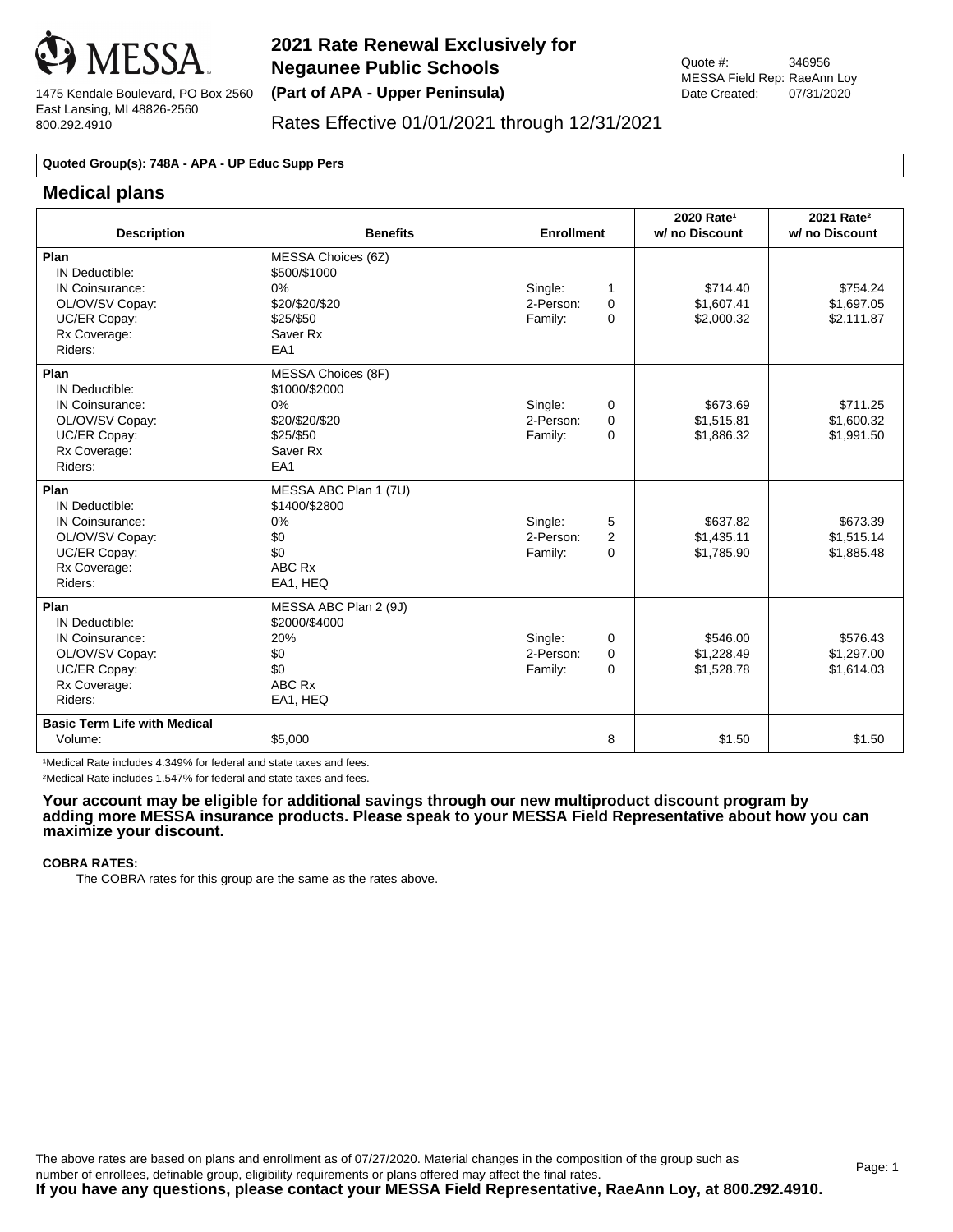

## Rates Effective 01/01/2021 through 12/31/2021

#### **Quoted Group(s): 748C - APA - UP Teacher**

### **Medical plans**

| <b>Description</b>                                                                                      | <b>Benefits</b>                                                                                         | <b>Enrollment</b>                                               | 2020 Rate <sup>1</sup><br>w/2% Discount | 2021 Rate <sup>2</sup><br>w/2% Discount |
|---------------------------------------------------------------------------------------------------------|---------------------------------------------------------------------------------------------------------|-----------------------------------------------------------------|-----------------------------------------|-----------------------------------------|
| Plan<br>IN Deductible:<br>IN Coinsurance:<br>OL/OV/SV Copay:<br>UC/ER Copay:<br>Rx Coverage:<br>Riders: | MESSA Choices (6Z)<br>\$500/\$1000<br>$0\%$<br>\$20/\$20/\$20<br>\$25/\$50<br>Saver Rx<br>EA1           | Single:<br>3<br>2-Person:<br>$\Omega$<br>Family:<br>1           | \$700.11<br>\$1,575.27<br>\$1,960.32    | \$739.16<br>\$1,663.11<br>\$2,069.64    |
| Plan<br>IN Deductible:<br>IN Coinsurance:<br>OL/OV/SV Copay:<br>UC/ER Copay:<br>Rx Coverage:<br>Riders: | MESSA Choices (8F)<br>\$1000/\$2000<br>0%<br>\$20/\$20/\$20<br>\$25/\$50<br>Saver Rx<br>EA <sub>1</sub> | Single:<br>$\Omega$<br>2-Person:<br>$\mathbf 0$<br>2<br>Family: | \$660.22<br>\$1,485.50<br>\$1,848.60    | \$697.03<br>\$1,568.32<br>\$1,951.68    |
| Plan<br>IN Deductible:<br>IN Coinsurance:<br>OL/OV/SV Copay:<br>UC/ER Copay:<br>Rx Coverage:<br>Riders: | MESSA ABC Plan 1 (7U)<br>\$1400/\$2800<br>0%<br>\$0<br>\$0<br>ABC Rx<br>EA1, HEQ                        | Single:<br>8<br>6<br>2-Person:<br>41<br>Family:                 | \$625.07<br>\$1,406.42<br>\$1,750.19    | \$659.92<br>\$1,484.85<br>\$1,847.78    |
| Plan<br>IN Deductible:<br>IN Coinsurance:<br>OL/OV/SV Copay:<br>UC/ER Copay:<br>Rx Coverage:<br>Riders: | MESSA ABC Plan 2 (9J)<br>\$2000/\$4000<br>20%<br>\$0<br>\$0<br>ABC Rx<br>EA1, HEQ                       | Single:<br>3<br>2-Person:<br>1<br>3<br>Family:                  | \$535.08<br>\$1,203.93<br>\$1,498.21    | \$564.91<br>\$1,271.06<br>\$1,581.75    |
| <b>Basic Term Life with Medical</b><br>Volume:                                                          | \$5,000                                                                                                 | 68                                                              | \$1.50                                  | \$1.50                                  |

1Medical Rate includes 4.349% for federal and state taxes and fees.

²Medical Rate includes 1.547% for federal and state taxes and fees.

#### **COBRA RATES:**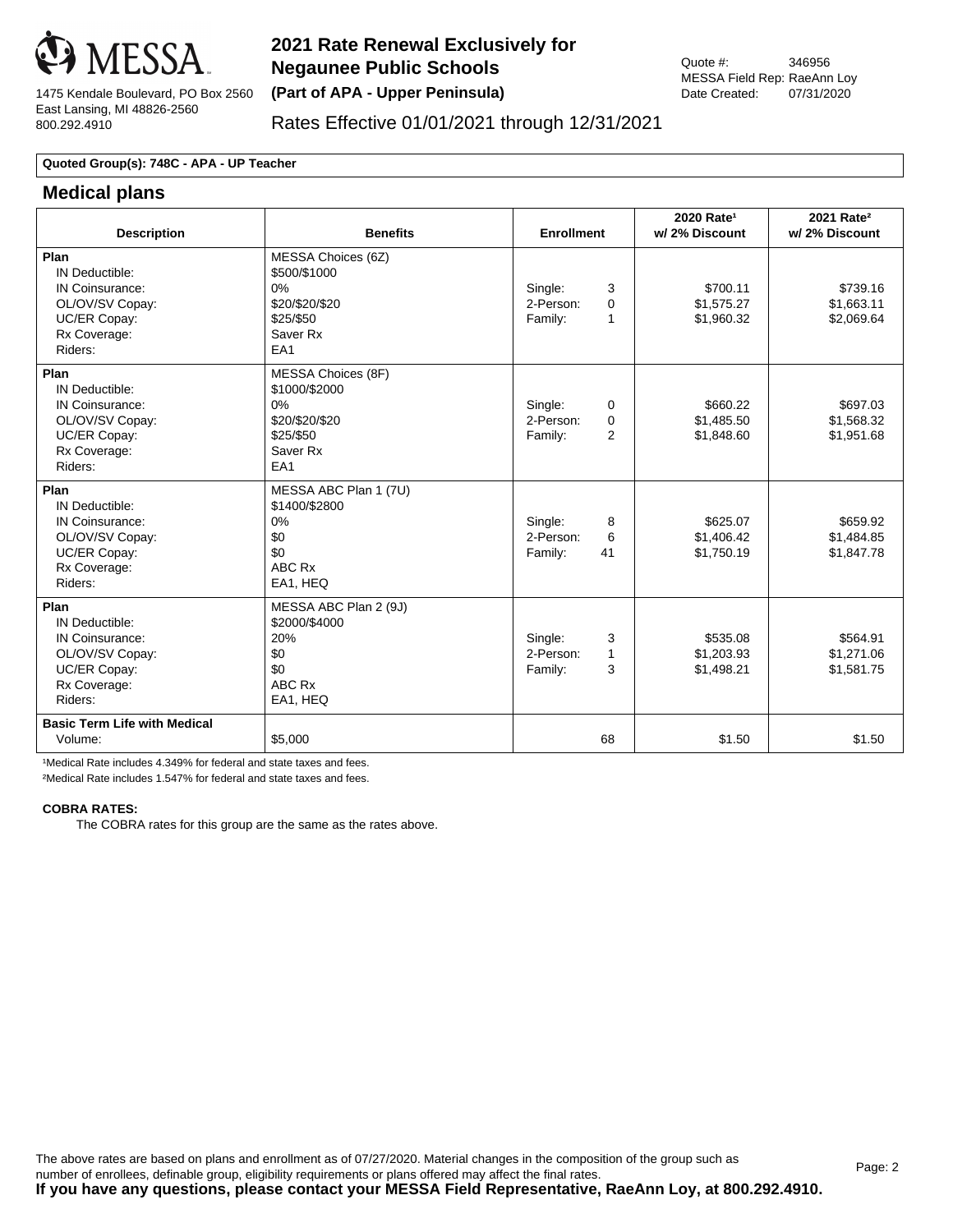

## Rates Effective 01/01/2021 through 12/31/2021

#### **Quoted Group(s): 748C - APA - UP Teacher**

## **Ancillary plans with medical**

| <b>Description</b>                                                                                                                                                                                                                                    | <b>Benefits</b>                                                                                                                                       | <b>Enrollment</b>                                 | <b>2020 Rate</b>               | <b>2021 Rate</b>               |
|-------------------------------------------------------------------------------------------------------------------------------------------------------------------------------------------------------------------------------------------------------|-------------------------------------------------------------------------------------------------------------------------------------------------------|---------------------------------------------------|--------------------------------|--------------------------------|
| <b>Dental</b><br>Diag & Prev:<br><b>Basic Services:</b><br>Major Services:<br>Annual Max:<br>Orthodontics:<br>Lifetime Max:<br>Riders:<br>Plan Year:                                                                                                  | 06201-01<br>80%<br>80% (X-Rays)<br>80%<br>\$1,000<br>80%<br>\$1,200<br>2 Cleanings<br>Jul-Jun                                                         | Single:<br>15<br>2-Person:<br>6<br>Family:<br>47  | \$27.75<br>\$53.14<br>\$104.18 | \$27.75<br>\$53.14<br>\$104.18 |
| Vision<br>Plan Year:                                                                                                                                                                                                                                  | VSP <sub>3</sub><br>Jul-Jun                                                                                                                           | Single:<br>16<br>2-Person:<br>14<br>61<br>Family: | \$7.59<br>\$16.30<br>\$24.52   | \$7.59<br>\$16.30<br>\$24.52   |
| <b>Life Insurance</b><br>Volume:<br>Total Volume:<br>Rate/\$1,000:<br>Composite:                                                                                                                                                                      | \$30,000<br>\$2,040,000                                                                                                                               | 68                                                | \$0.07<br>\$2.10               | \$0.07<br>\$2.10               |
| <b>AD&amp;D Coverage</b><br>Volume:<br>Total Volume:<br>Rate/\$1,000:<br>Composite:                                                                                                                                                                   | \$30,000<br>\$2,040,000                                                                                                                               | 68                                                | \$0.03<br>\$0.90               | \$0.03<br>\$0.90               |
| <b>LTD Benefit</b><br>Benefit:<br>Max Monthly Salary:<br><b>Waiting Period:</b><br>Alcohol/Drug:<br>Mental/Nervous:<br>Soc. Sec. Offset:<br>Own-Occupation:<br>Pre-Exist Cond.:<br>COLA:<br><b>SS Freeze:</b><br>Volume:<br>Rate/\$100:<br>Composite: | 66 2/3% Max \$2,500<br>\$3,750<br>90 CDMF<br>2 Year Limitation<br>Same as any other illness<br>Family<br>2 years<br>Waived<br>No.<br>Yes<br>\$328,348 | 91                                                | \$0.35<br>\$12.67              | \$0.35<br>\$12.63              |
| Total Monthly Rate per Member: Single<br>Total Monthly Rate per Member: 2-Person<br>Total Monthly Rate per Member: Family                                                                                                                             |                                                                                                                                                       |                                                   | \$51.01<br>\$85.11<br>\$144.37 | \$50.97<br>\$85.07<br>\$144.33 |

#### **COBRA RATES:**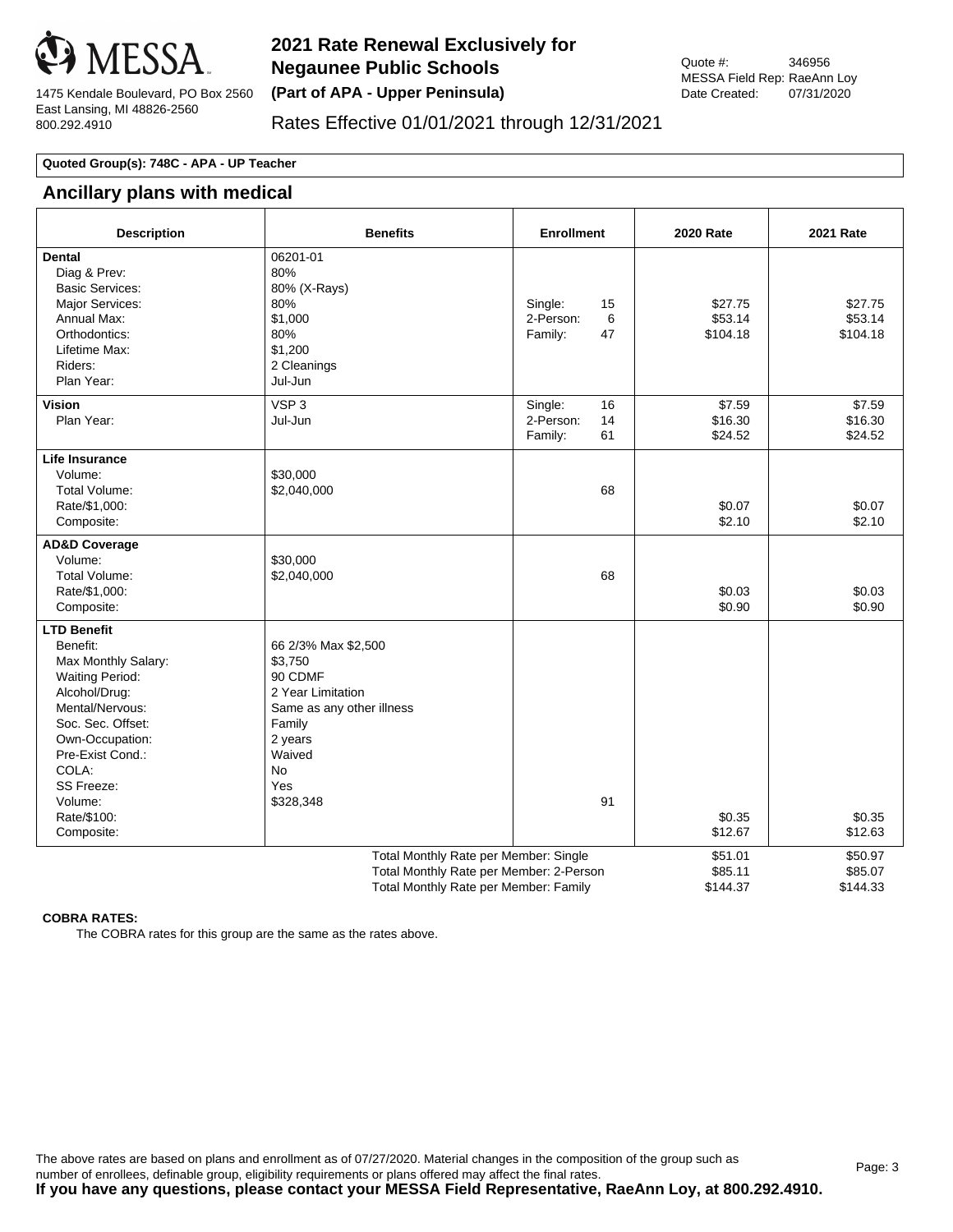

## Rates Effective 01/01/2021 through 12/31/2021

#### **Quoted Group(s): 748C - APA - UP Teacher**

# **Ancillary plans without medical**

| <b>Description</b>                                                                                                                                                                                                                             | <b>Benefits</b>                                                                                                                                             | <b>Enrollment</b>                                            | <b>2020 Rate</b>               | <b>2021 Rate</b>               |
|------------------------------------------------------------------------------------------------------------------------------------------------------------------------------------------------------------------------------------------------|-------------------------------------------------------------------------------------------------------------------------------------------------------------|--------------------------------------------------------------|--------------------------------|--------------------------------|
| Dental<br>Diag & Prev:<br><b>Basic Services:</b><br>Major Services:<br>Annual Max:<br>Orthodontics:<br>Lifetime Max:<br>Riders:<br>Plan Year:                                                                                                  | 06201-02<br>80%<br>80% (X-Rays)<br>80%<br>\$1,000<br>80%<br>\$1,300<br>2 Cleanings<br>Jul-Jun                                                               | Single:<br>2<br>2-Person:<br>$\overline{7}$<br>Family:<br>14 | \$28.42<br>\$54.09<br>\$102.92 | \$28.42<br>\$54.09<br>\$102.92 |
| <b>Vision</b><br>Plan Year:                                                                                                                                                                                                                    | VSP <sub>3</sub><br>Jul-Jun                                                                                                                                 | Single:<br>16<br>2-Person:<br>14<br>Family:<br>61            | \$7.59<br>\$16.30<br>\$24.52   | \$7.59<br>\$16.30<br>\$24.52   |
| <b>Life Insurance</b><br>Volume:<br>Total Volume:<br>Rate/\$1,000:<br>Composite:                                                                                                                                                               | \$40,000<br>\$920,000                                                                                                                                       | 23                                                           | \$0.07<br>\$2.80               | \$0.07<br>\$2.80               |
| <b>AD&amp;D Coverage</b><br>Volume:<br>Total Volume:<br>Rate/\$1,000:<br>Composite:                                                                                                                                                            | \$40,000<br>\$920,000                                                                                                                                       | 23                                                           | \$0.03<br>\$1.20               | \$0.03<br>\$1.20               |
| <b>Dependent Life</b><br>Volume:<br>Total Volume:<br>Rate/\$1,000:<br>Composite:                                                                                                                                                               | \$10,000<br>\$230,000                                                                                                                                       | 23                                                           | \$0.23<br>\$2.30               | \$0.23<br>\$2.30               |
| <b>LTD Benefit</b><br>Benefit:<br>Max Monthly Salary:<br><b>Waiting Period:</b><br>Alcohol/Drug:<br>Mental/Nervous:<br>Soc. Sec. Offset:<br>Own-Occupation:<br>Pre-Exist Cond.:<br>COLA:<br>SS Freeze:<br>Volume:<br>Rate/\$100:<br>Composite: | 66 2/3% Max \$2,500<br>\$3,750<br>90 CDMF<br>2 Year Limitation<br>Same as any other illness<br>Family<br>2 years<br>Waived<br><b>No</b><br>Yes<br>\$328,348 | 91                                                           | \$0.35<br>\$12.67              | \$0.35<br>\$12.63              |
| Total Monthly Rate per Member: Single<br>Total Monthly Rate per Member: 2-Person<br>Total Monthly Rate per Member: Family                                                                                                                      |                                                                                                                                                             |                                                              | \$54.98<br>\$89.36<br>\$146.41 | \$54.94<br>\$89.32<br>\$146.37 |

#### **COBRA RATES:**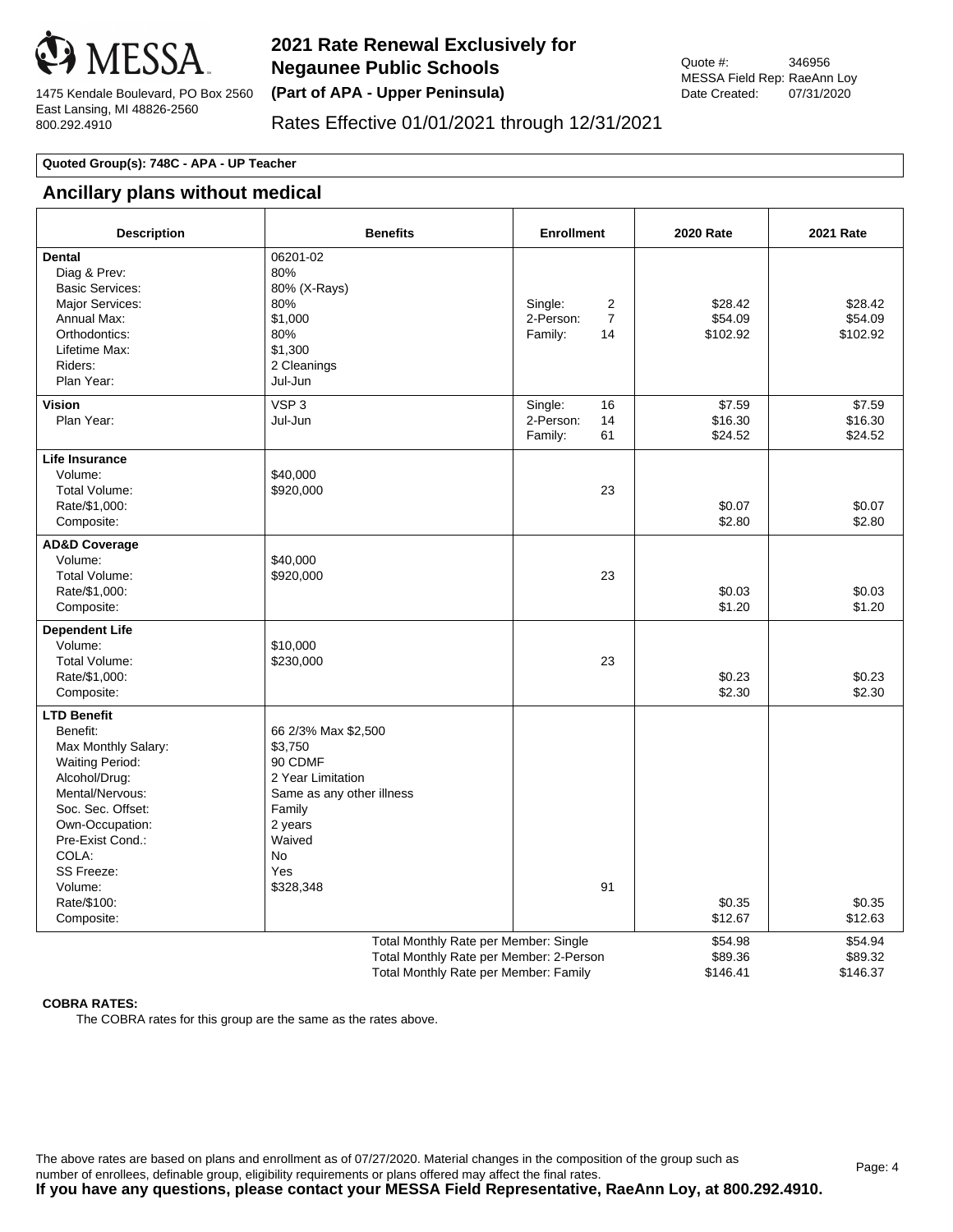

## Rates Effective 01/01/2021 through 12/31/2021

#### **Quoted Group(s): 748F - APA - UP Administration**

### **Medical plans**

| <b>Description</b>                                                                                      | <b>Benefits</b>                                                                             | <b>Enrollment</b>                                                   | 2020 Rate <sup>1</sup><br>w/ no Discount | 2021 Rate <sup>2</sup><br>w/ no Discount |
|---------------------------------------------------------------------------------------------------------|---------------------------------------------------------------------------------------------|---------------------------------------------------------------------|------------------------------------------|------------------------------------------|
| Plan<br>IN Deductible:<br>IN Coinsurance:<br>OL/OV/SV Copay:<br>UC/ER Copay:<br>Rx Coverage:<br>Riders: | MESSA Choices (6Z)<br>\$500/\$1000<br>0%<br>\$20/\$20/\$20<br>\$25/\$50<br>Saver Rx<br>EA1  | Single:<br>$\Omega$<br>2-Person:<br>1<br>Family:<br>$\Omega$        | \$714.40<br>\$1,607.41<br>\$2,000.32     | \$754.24<br>\$1,697.05<br>\$2,111.87     |
| Plan<br>IN Deductible:<br>IN Coinsurance:<br>OL/OV/SV Copay:<br>UC/ER Copay:<br>Rx Coverage:<br>Riders: | MESSA Choices (8F)<br>\$1000/\$2000<br>0%<br>\$20/\$20/\$20<br>\$25/\$50<br>Saver Rx<br>EA1 | Single:<br>0<br>2-Person:<br>$\Omega$<br>Family:<br>$\Omega$        | \$673.69<br>\$1,515.81<br>\$1,886.32     | \$711.25<br>\$1,600.32<br>\$1,991.50     |
| Plan<br>IN Deductible:<br>IN Coinsurance:<br>OL/OV/SV Copay:<br>UC/ER Copay:<br>Rx Coverage:<br>Riders: | MESSA ABC Plan 1 (7U)<br>\$1400/\$2800<br>0%<br>\$0<br>\$0<br>ABC Rx<br>EA1, HEQ            | Single:<br>0<br>2-Person:<br>1<br>Family:<br>6                      | \$637.82<br>\$1,435.11<br>\$1.785.90     | \$673.39<br>\$1,515.14<br>\$1.885.48     |
| Plan<br>IN Deductible:<br>IN Coinsurance:<br>OL/OV/SV Copay:<br>UC/ER Copay:<br>Rx Coverage:<br>Riders: | MESSA ABC Plan 2 (9J)<br>\$2000/\$4000<br>20%<br>\$0<br>\$0<br>ABC Rx<br>EA1, HEQ           | Single:<br>$\Omega$<br>2-Person:<br>$\Omega$<br>Family:<br>$\Omega$ | \$546.00<br>\$1,228.49<br>\$1,528.78     | \$576.43<br>\$1,297.00<br>\$1,614.03     |
| <b>Basic Term Life with Medical</b><br>Volume:                                                          | \$5,000                                                                                     | 8                                                                   | \$1.50                                   | \$1.50                                   |

1Medical Rate includes 4.349% for federal and state taxes and fees.

²Medical Rate includes 1.547% for federal and state taxes and fees.

#### **Your account may be eligible for additional savings through our new multiproduct discount program by adding more MESSA insurance products. Please speak to your MESSA Field Representative about how you can maximize your discount.**

#### **COBRA RATES:**